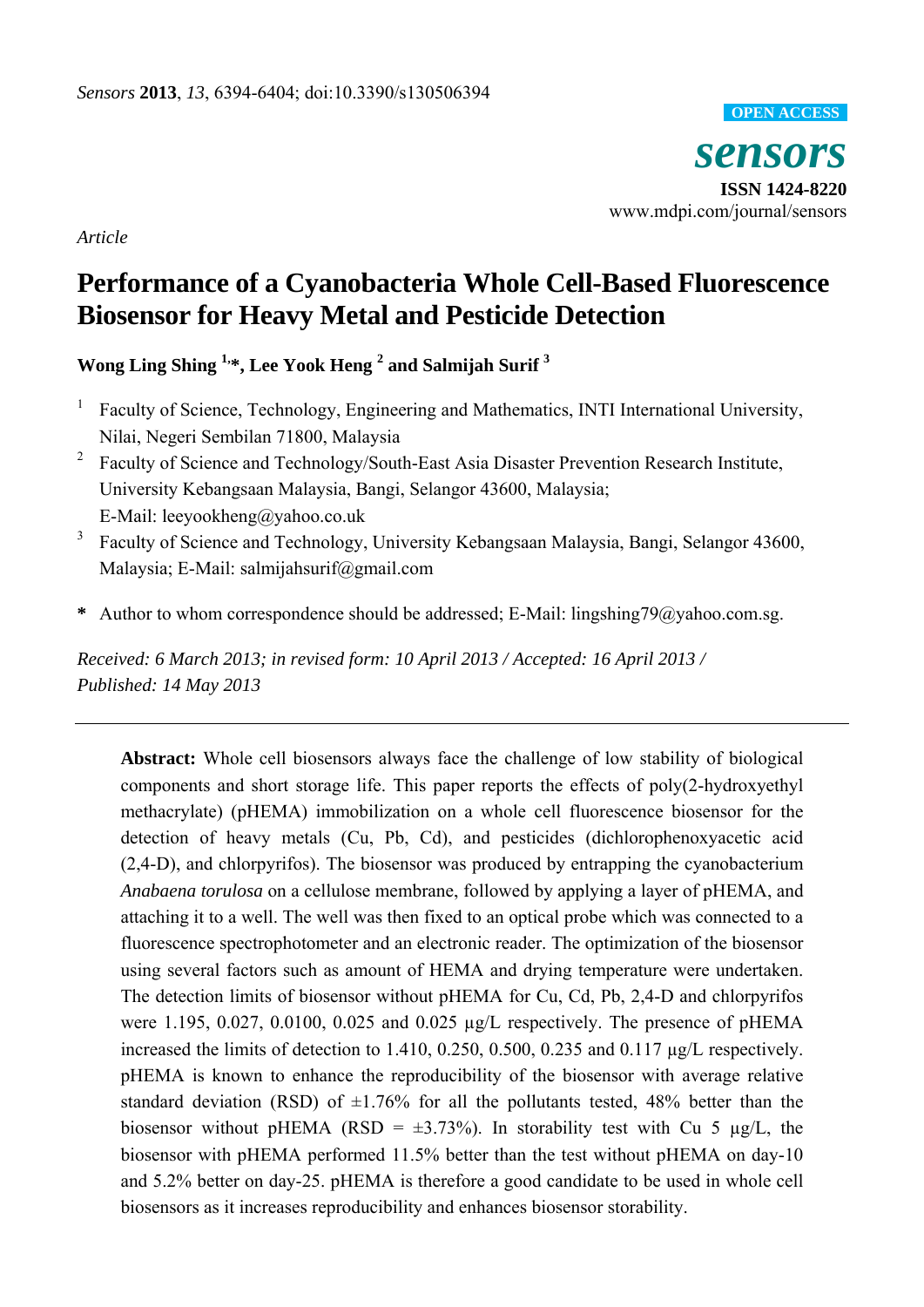**Keywords:** whole cell biosensor; pHEMA; heavy metals; pesticides

## **1. Introduction**

Heavy metals and pesticides are amongst the most significant environment pollutants today [1–3]. These pollutants are chemically different and require different methods of detection. Many lab-based techniques for measuring heavy metals and pesticides are based on spectroscopic and chromatographic methods. Unfortunately, these instruments require skillful operators and are time consuming, when rapid screening of environmental samples is required [4–7].

Biosensors can be an alternative tool for the screening of environmental pollutants, as biosensors are highly sensitive, detect rapidly, are portable and suitable for online operations [5,8–11]. Living organisms are increasingly used as the agent to detect the presence of pollutants, and whole cells are seen to have particular advantages for such environmental monitoring tasks. Whole cell biosensors however have generally been limited by their short storage life and the instability of the cells.

Immobilization of biological elements is important to enhance the performance of biosensors, by bringing the biological elements which serve as the reaction site closer to the transducer [8,12,13]. Immobilization of whole cells can be accomplished either by direct entrapment onto a matrix surface [7,14], or through certain immobilizing agents [15,16] such as polysaccharides (e.g., carrageenan and chitosan), proteins (e.g., gelatin and collagen) or synthetic polymers (e.g., polyvinyl alcohol (PVA) and poly 2-hydroxyethyl methacrylate (pHEMA)). The immobilizing agents can be gelled into hydrophilic matrices under mild conditions, thus allowing cell entrapment with minimal loss of cell viability. Gelation of polysaccharides and proteins generally requires slightly elevated temperatures or non-neutral pH conditions. These requirements are less desirable compared to pHEMA, which can form an immobilization matrix for cells under room temperature and neutral pH conditions.

pHEMA forms a knitted structure after the hydrogel is coated onto the supporting material. The gel helps prevent mechanical leakage of cells and avoid bacterial contamination [17]. Capable of retaining up to 70% of water in its structure, the polymer provides a suitable environment for cellular reactions [18]. The ability to coat the gel under room temperature and neutral conditions makes the polymer a good candidate to be used on biological elements which are susceptible to high temperatures and non-neutral conditions [8,19–21].

pHEMA has been successfully used as immobilizing agent in several enzyme and whole cell biosensors. For example, the immobilization of tyrosinase in the phenolic compounds biosensor using potentiostat as the transducer [22], the immobilization of diamine oxidase in the histamine biosensor with oxygen electrode transduction [23], the immobilization of alanine dehydrogenase in the ammonium ion biosensor with the biological signals transduce by potentiostat [24], and in whole cell applications, Tay *et al.* [8] and Wong *et al.* [16] have successfully immobilized the cyanobacterium *A. torulosa* in biosensors for heavy metal detection, with an oxygen electrode used as the transducer. To date, there are only two published articles regarding the use *A. torulosa* in biosensors [8,16]. The use of immobilized *A. torulosa* with fluorescence transduction as a toxicity biosensor as described in this paper is a topic that has never been explored before.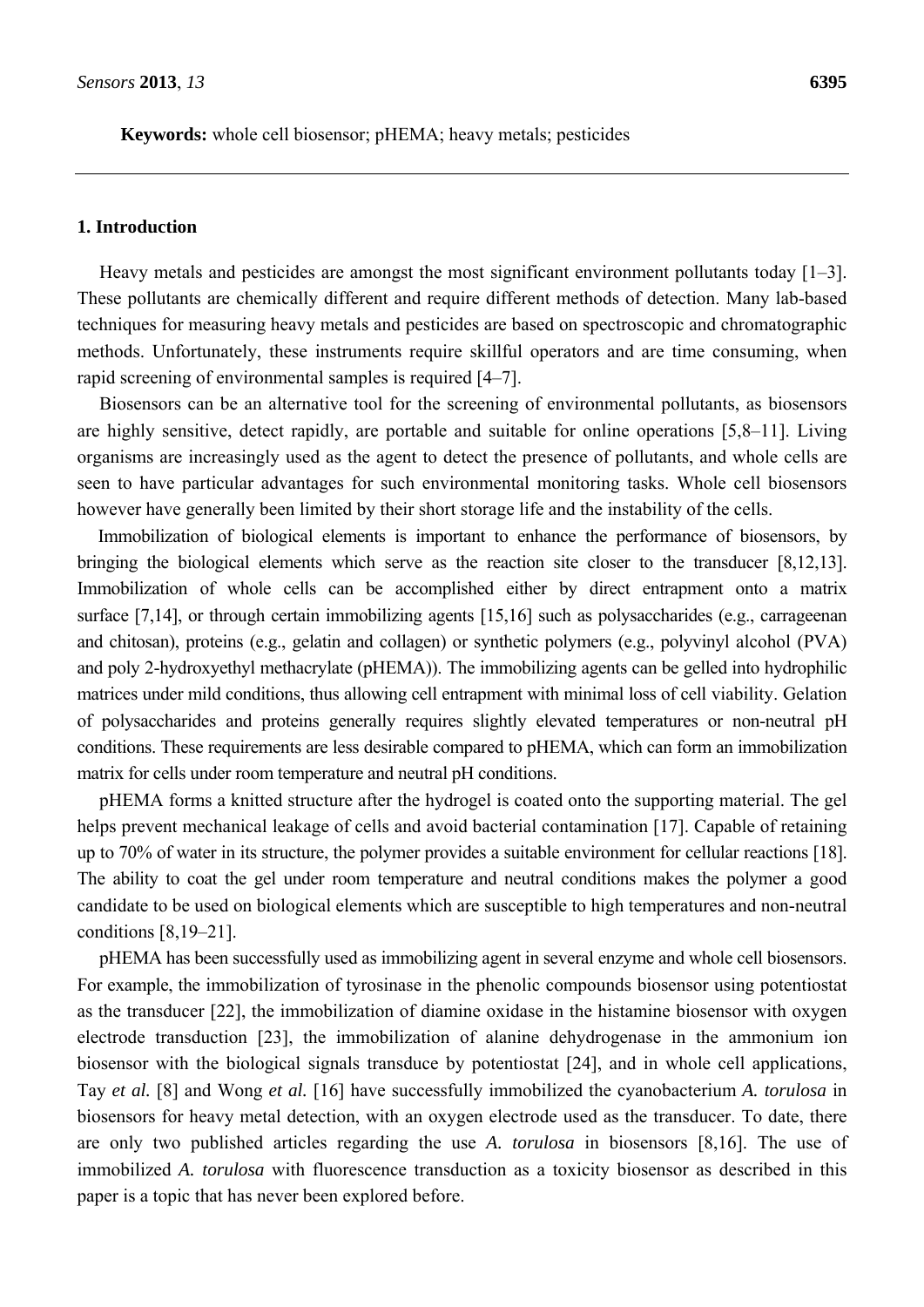In this paper, we report the effect of pHEMA as the immobilizing agent in a cyanobacteria-based fluorometric biosensor for heavy metal and pesticide detection. A small portion of energy received by the cyanobacteria from sunlight is converted and released as fluorescence [25]. The presence of any substance such as heavy metals and pesticides that inhibits the photosynthetic electron transport pathways will increase the fluorescence emission because the light energy absorbed during excitation could not be utilized in photosynthetic system and has to be released again. The change in fluorescence emission can be measured with a fluorescence spectrophotometer.

The chlorophyll-containing cyanobacterium *A. torulosa* was chosen in this study as cyanobacteria are able to fluoresce naturally under the exposure of certain excitation wavelengths. The organism also forms filamentous colonies that enable direct entrapment of the colonies onto cellulose membranes without leakage. Experiments on the effects of pHEMA were conducted by coating a layer of pHEMA on top of the immobilized cyanobacteria.

## **2. Experimental**

#### *2.1. Reagents*

Bold Basal Medium [23,24] for bacteria culture and pHEMA with mw = 30.000 were obtained from Sigma (Dorset, UK). 1,4-dioxane and O,O-diethyl O-(3,5,6-trichloro-2-pyridyl)phosphorothioate (chlorpyriphos) were purchased from Fisher Scientific (Longhborough, UK). Copper nitrate Cu(NO<sub>3</sub>)<sub>2</sub>, lead nitrate  $Pb(NO_3)$ , and cadmium nitrate  $Cd(NO_3)$ , were purchased from Merck (Darmstadt, Germany), while 2,4-dichlorophenoxyacetic acid (2,4-D) was purchased from Fisher (Pittsburgh, PA, USA). All solutions were prepared in deionized distilled water. All the glassware used was autoclaved at 121 °C for 15 minutes.

#### *2.2. Construction of the Biosensor*

The cyanobacateria *A. torulosa* (Carolina Biological Supply Co., Burlington, NC, USA) was cultivated in Bold Basic Medium in a growth chamber (GC500, Protech, Seri Kembangan, Malaysia) at 18.5 °C, with 1,000 Watt/m<sup>2</sup> white fluorescent illumination and light/darkness maintained at 16/8 hours. The culture was manually agitated for better aeration and to prevent cells from clumping. A suspension containing 5.0 mL of day-7 culture (OD700 nm = 0.3 Abs) was directly entrapped onto a cellulose membrane via filtration with a vacuum pump. The membrane was later air-dried at 18.5 °C and punched into small discs (diameter,  $d = 0.6$  cm). This is followed by adding of 20.0 µL of pHEMA solution (20.0 mg/mL, with H<sub>2</sub>O: 1,4-dioxane = 4:1) on the surface of the membrane and the discs were left to dry for 12 hours at 18.5 °C to immobilize the cells. Individual dried discs were then attached to a well with  $d \approx 0.8$  cm and fixed onto an optical probe connected to a fluorescence spectrophotometer for measuring the fluorescence signal after excitation. The design of the biosensor containing the pHEMA is illustrated in Figure 1.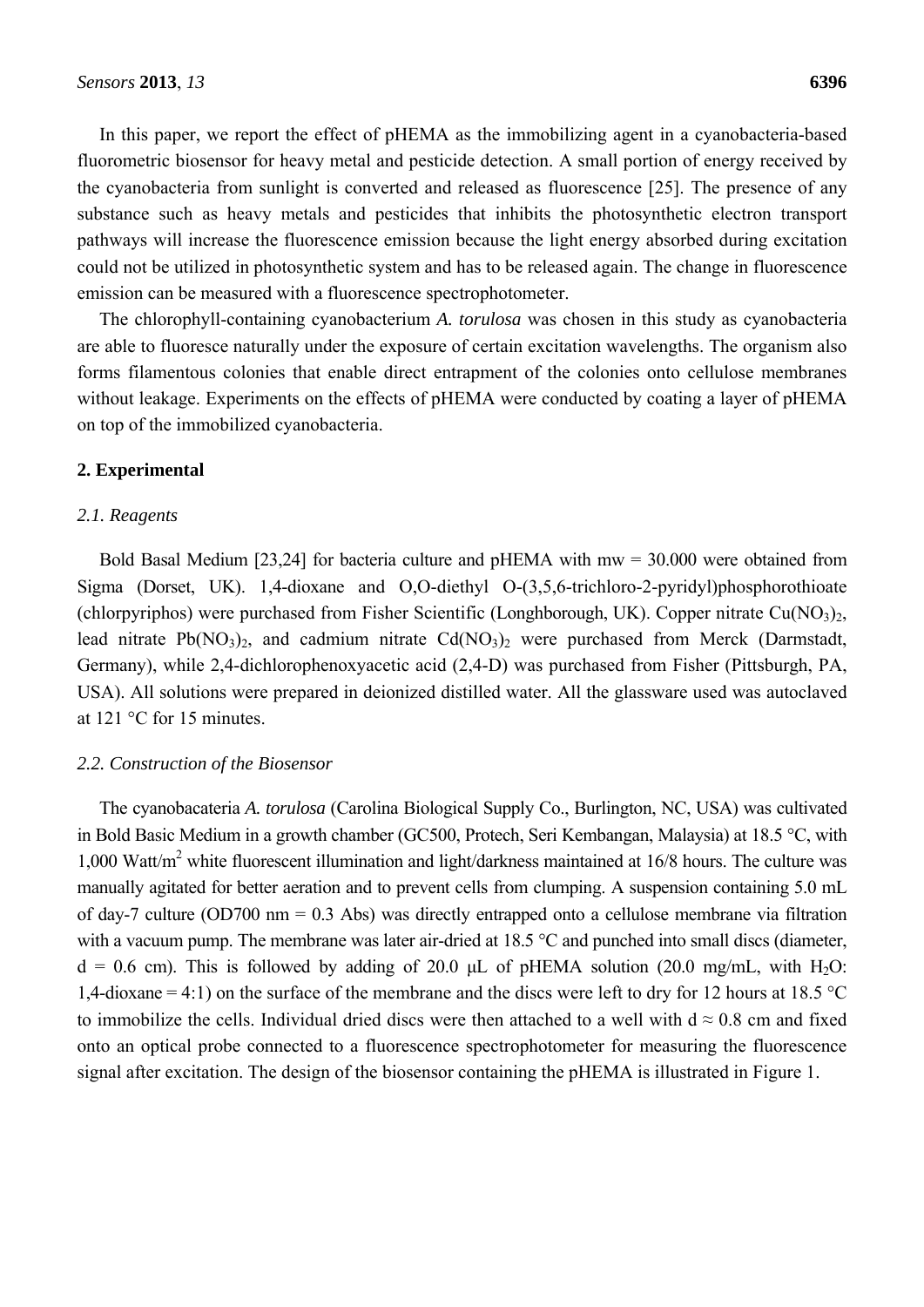**Figure 1.** The hydrogel pHEMA (1) immobilizes the cyanobacteria (2) on a cellulose membrane (3) which was then attached to a well with  $d \approx 0.8$  cm (4). The well was attached to the optical probe (5), which was connected to the fluorescence spectrophotometer (6) and computer (7) for the detection of analytes (heavy metals and pesticides).



#### *2.3. Operation of the Biosensor*

*A. torulosa* in the well was activated by adding 10 µL of distilled water. For toxicity tests, a volume of 20 μL of Cu, Pb, Cd, 2,4-D, and chlorpyriphos at varying concentrations were added to the well, respectively. The exposure time was set to 30 minutes. Fluorescence intensity was measured before and after the exposure of the toxicants, using a fluorescence spectrometer (LS 55, PerkinElmer, Wiesbaden, Germany), with the excitation and emission wavelengths set to 526 nm and 648 nm, respectively. The biosensor was working at room temperature at pH 7. A volume of 20 µL of distilled water was added to a cell-containing well as control. The percentage of increase in fluorescence after the exposure was determined using the following equation:

% increase of fluorescence = % increase of fluorescence for analyte–% increase of fluorescence for blank

The effects of pHEMA on the detection limits, sensitivity, reproducibility, and the storability of the biosensor were also determined.

# **3. Results and Discussion**

#### *3.1. Cyanobacteria Culture and Cell Optimization*

Bold Basal Medium was modified from the Bristol Medium, which contained all macronutrients and micronutrients necessary for the optimum growth of cyanobacteria and for long term cultivation of algae and cyanobacteria [26,27]. Cyanobacteria from the exponential growth phase were used throughout the experiment. The number of cells was determined according to optical density (OD) determination at 700 nm, which can be linearly correlated to the number of cyanobacteria [8,28]. The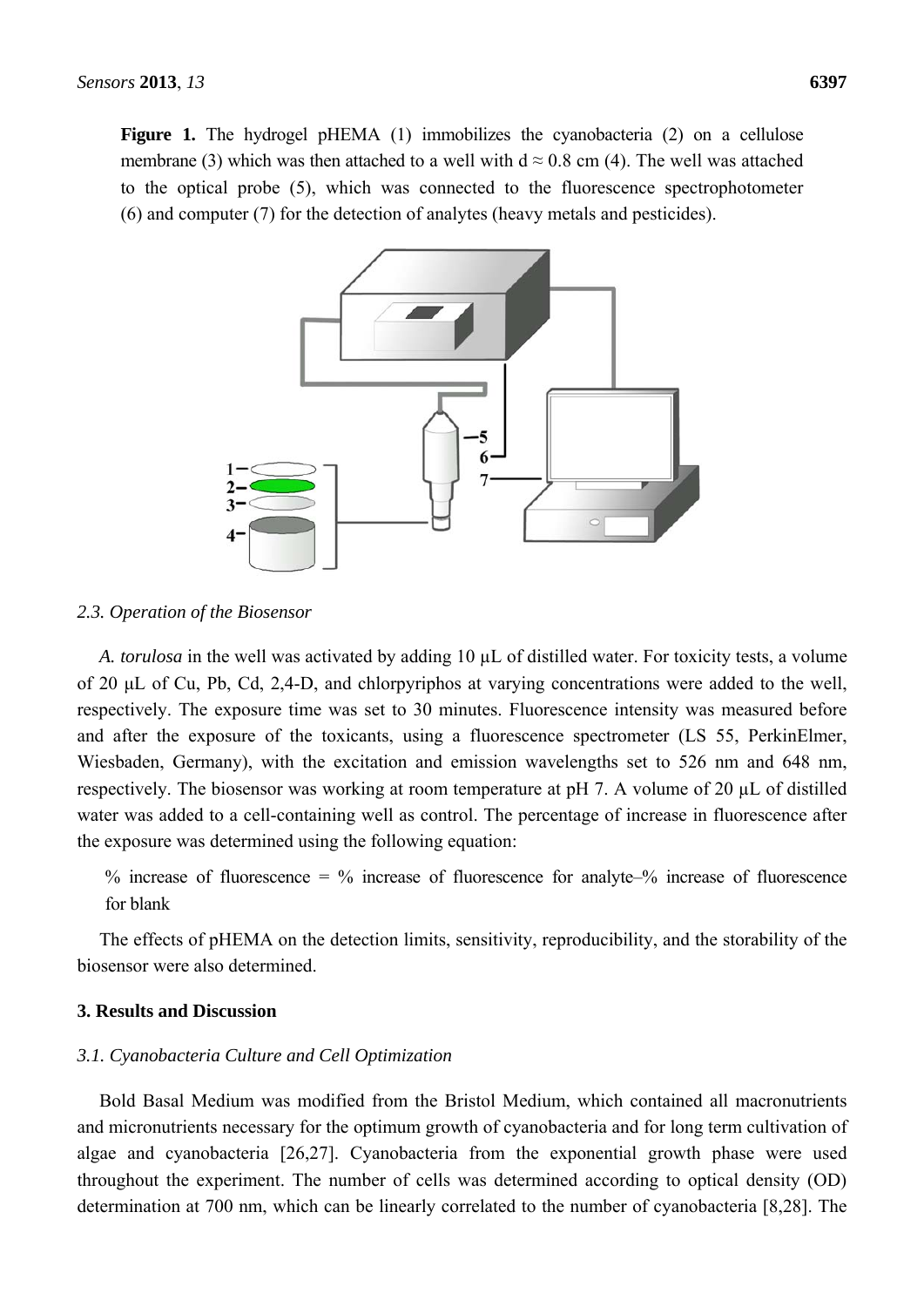method is faster and easier than cell counting by hemocytometer. The same method was also used for cell number determination for algae and bioluminescence bacteria [7,29].

The initial experiment was to test the fluorescence emission capacity of *A. tolurosa*. Five different amounts of *A. torulosa*  $(2.2 \times 10^5, 6.6 \times 10^5, 1.1 \times 10^6, 2.2 \times 10^6,$  and  $3.3 \times 10^6$ ) were immobilized onto the cellulose membrane. The experiment was carried out in triplicate. Membrane with  $1.1 \times 10^6$  cells yielded the highest fluorescence emission (Figure 2), with fluorescence intensity decreasing at higher concentrations of cells. This was likely due to reabsorption of the emitted fluorescence by neighboring cyanobacteria [7,30]. Thus the immobilized cells used in all subsequent experiments were set at  $1.1 \times 10^6$  cells.

**Figure 2.** Fluorescence yields from different amounts of immobilized cyanobacteria.



**Figure 3.** Effect of different amount of pHEMA on activation time  $(n = 3)$ .

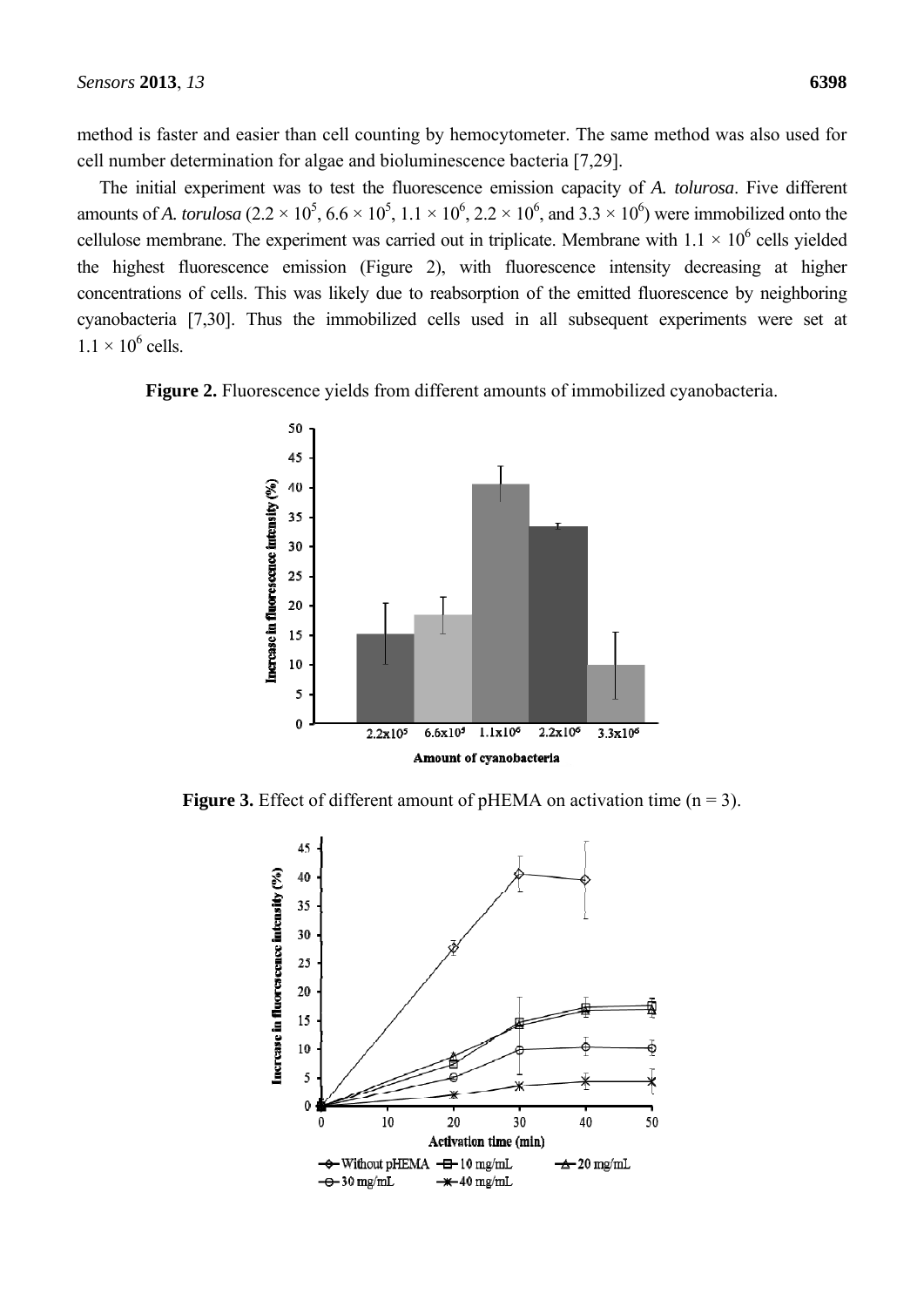# *3.2. pHEMA Optimization*

The presence of pHEMA significantly reduced fluorescence yield, at the same time lengthening the activation time (Figure 3). These effects were expected as the presence of an extra layer of hydrogel increases scattering of the emitted fluorescence. The water added for the activation of the cells will need time to permeate through the hydrogel layer to reach the cells. pHEMA exceeding 20 mg/mL reduced the fluorescence significantly. Thus 20 mg/mL pHEMA was taken as the optimized concentration for the immobilization while the activation time was set at 40 minutes. Activation is necessary to improve the performance of whole cell biosensors [7,31].

Different amounts of pHEMA did not affect the time taken to reach maximum intensity of fluorescence to Cu as shown in Figure 4. In all cases, the highest yield of fluorescence was achieved within 30 minutes. However, without pHEMA, a decrease in fluorescence after 30 min exposure to Cu was observed. Therefore 30 minutes was taken as the activation time for all subsequent trials.

**Figure 4.** Exposure time of biosensor with different amount of pHEMA, with 10 µg/L of Cu.



**Figure 5.** The effect of drying temperature of pHEMA to the increase of fluorescence yield.

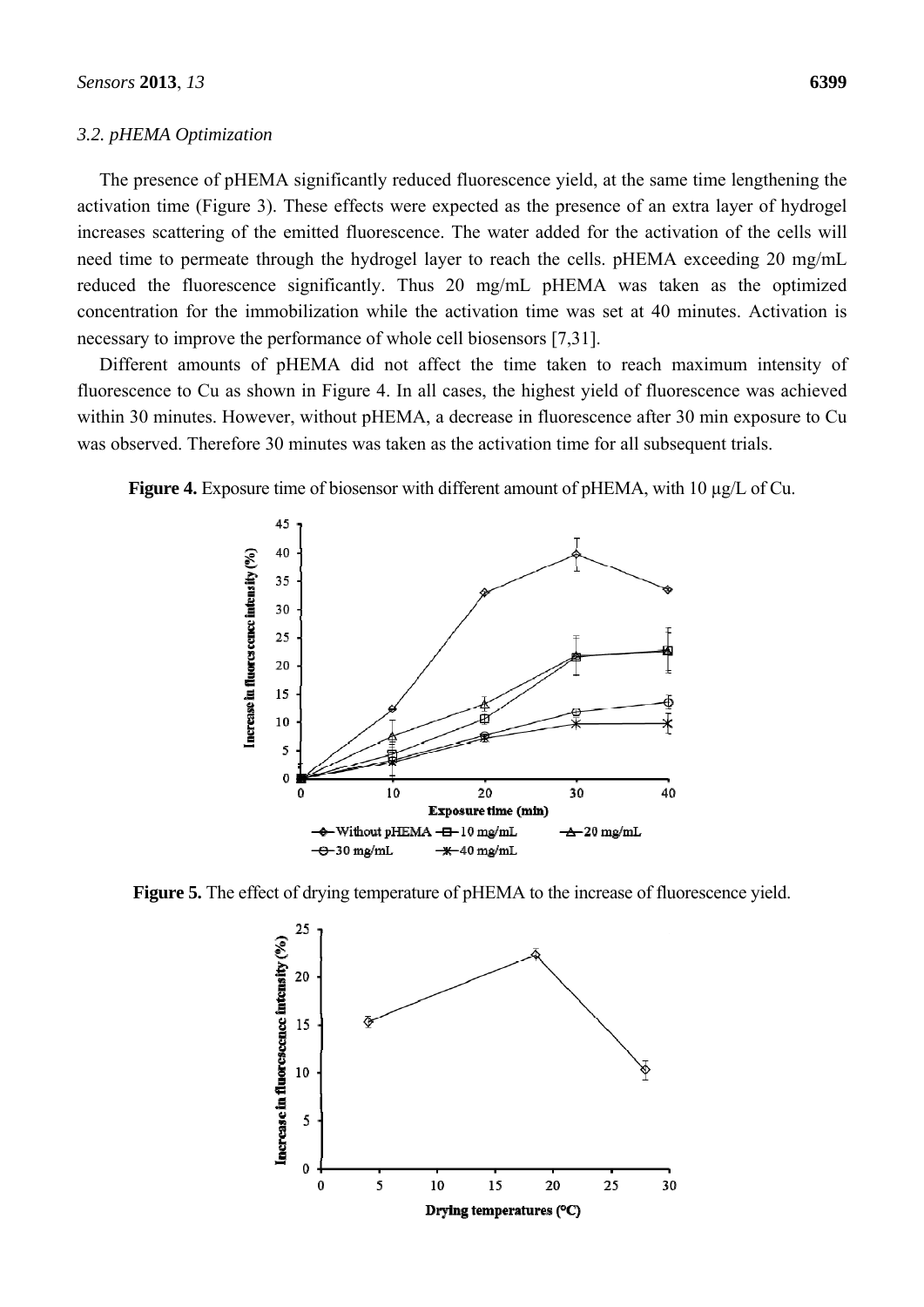Figure 5 shows the effect of the drying temperatures for pHEMA, with the biosensor tested on Cu 0.01 µg/L. The discs with 20 mg/mL pHEMA were dried at 4, 18.5 and 28 °C, representing the temperature of the fridge, the growth chamber, and normal room temperature, respectively. The results showed that the temperature of the growth chamber (18.5  $^{\circ}$ C) gave the highest fluorescence yield.

## *3.3. Toxicity Tests*

Tests on Cu, Cd, Pb (Figure 6) and 2,4-D and chlorpyrifos (Figure 7) showed the presence of pHEMA did not affect the trend of responses. Fluorescence yields increased proportionately to the increase of the concentration of the pollutants, and stayed at the same maximum fluorescence level at higher analyte concentrations (Figures 6 and 7). However, an overall lower fluorescence yield compared to the tests without pHEMA was evident.

**Figure 6.** Biosensors tests on Cu, Cd, and Pb from 0–100 µg/L. The asterisk \* marks the results from the tests with pHEMA.



Table 1 shows that the presence of pHEMA significantly affects ( $p < 0.05$ ) the linear detection ranges of Pb, Cd, and chlorpyrifos, but not Cu and 2,4-D ( $p > 0.05$ ). The slope values which indicate the sensitivity of the biosensor to the pollutants demonstrated that the presence of pHEMA had lower the sensitivity of the biosensor in the detection of all heavy metals and pesticides. However, the biosensor with pHEMA produced overall higher values of  $r^2$  (>0.9) for all the tests conducted, showing a good correlation between the fluorescence yield to the concentration of the pollutants. The experiment revealed the biosensor to be sensitive to various types of heavy metals and pesticides, which is an advantage for the screening of toxicity for a sample without identifying the source of toxicity.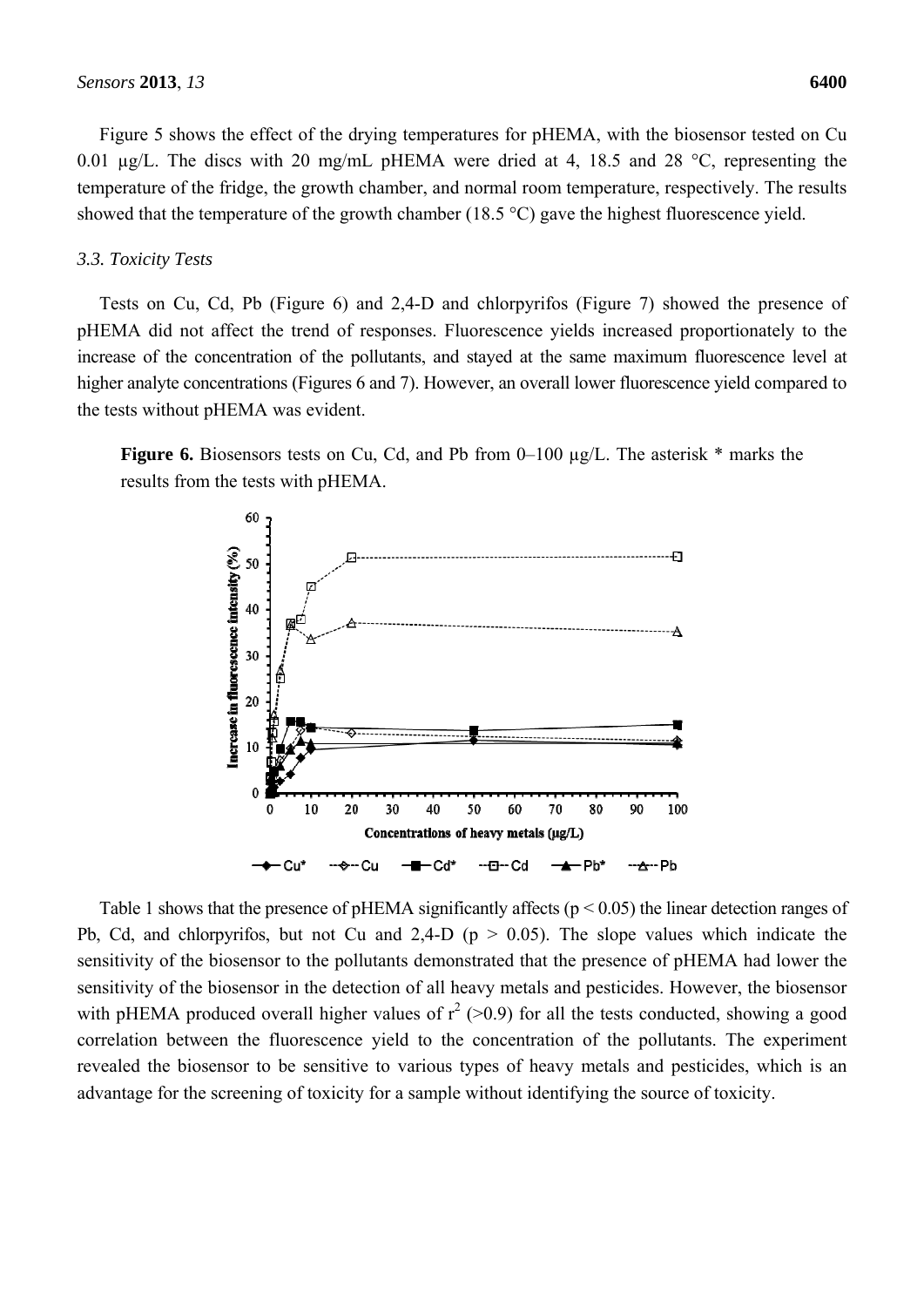**Figure 7.** Biosensors tests on pesticides 2,4-D and chlorpyrifos. The asterisk \* marks the results from the tests with pHEMA.



**Table 1.** The linear equations, the value of  $r^2$ , linear detection ranges, and average RSD of Cu, Cd, Pb, 2,4-D and Chlorpyriphos biosensors, with asterisk \* marks the tests conducted with pHEMA.

| <b>Pollutants</b> | <b>Linear Equation</b> | $r^2$  | Linear Detection Range $(\mu g/L)$ | Average RSD $(\pm\%)$ |
|-------------------|------------------------|--------|------------------------------------|-----------------------|
| Cu                | $y = 0.9957x + 5.0407$ | 0.9402 | $2.50 - 10.00$                     | 2.49                  |
| $Cu*$             | $y = 1.3692x - 1.78$   | 0.9531 | $2.50 - 10.00$                     | 1.63                  |
| C <sub>d</sub>    | $y = 3.2958x + 14.357$ | 0.9261 | $0.50 - 10.00$                     | 5.17                  |
| $Cd*$             | $y = 3.2259x + 0.3342$ | 0.9507 | $0.50 - 5.00$                      | 2.95                  |
| Pb                | $y = 5.31x + 11.199$   | 0.9707 | $0.50 - 5.00$                      | 5.31                  |
| $Pb*$             | $y = 1.0322x + 3.836$  | 0.9835 | $1.00 - 7.50$                      | 2.37                  |
| $2.4-D$           | $y = 76.931x + 5.128$  | 0.9763 | $0.05 - 0.75$                      | 3.95                  |
| $2.4-D*$          | $y = 20.702x + 3.0857$ | 0.9206 | $0.05 - 0.75$                      | 1.50                  |
| Chlorpyrifos      | $y = 20.882x + 21.687$ | 0.9526 | $0.05 - 0.75$                      | 4.48                  |
| Chlorpyrifos*     | $y = 16.337x + 1.5428$ | 0.9981 | $0.01 - 0.75$                      | 2.20                  |

# *3.4. Analytical Performance of Toxicity Biosensor*

The lowest limits of detection (LLD) as described by Miller and Miller [32] for Cu, Cd, Pb, 2,4-D and chlorpyrifos with pHEMA were 1.410, 0.250, 0.500, 0.235 and 0.117 µg/L, respectively. For the biosensor without adding pHEMA, the LLD for the same pollutants were 1.195, 0.027, 0.0100, 0.025 and 0.025 µg/L respectively.

The biosensor reported in this paper showed that a change in the transduction method from electrochemical as reported by Tay *et al.* [8] to the present method using fluorescence has improved the response to various toxicants and lower the LLD by almost 1,000-fold. This is a significant achievement of this work when compared with previously reported work.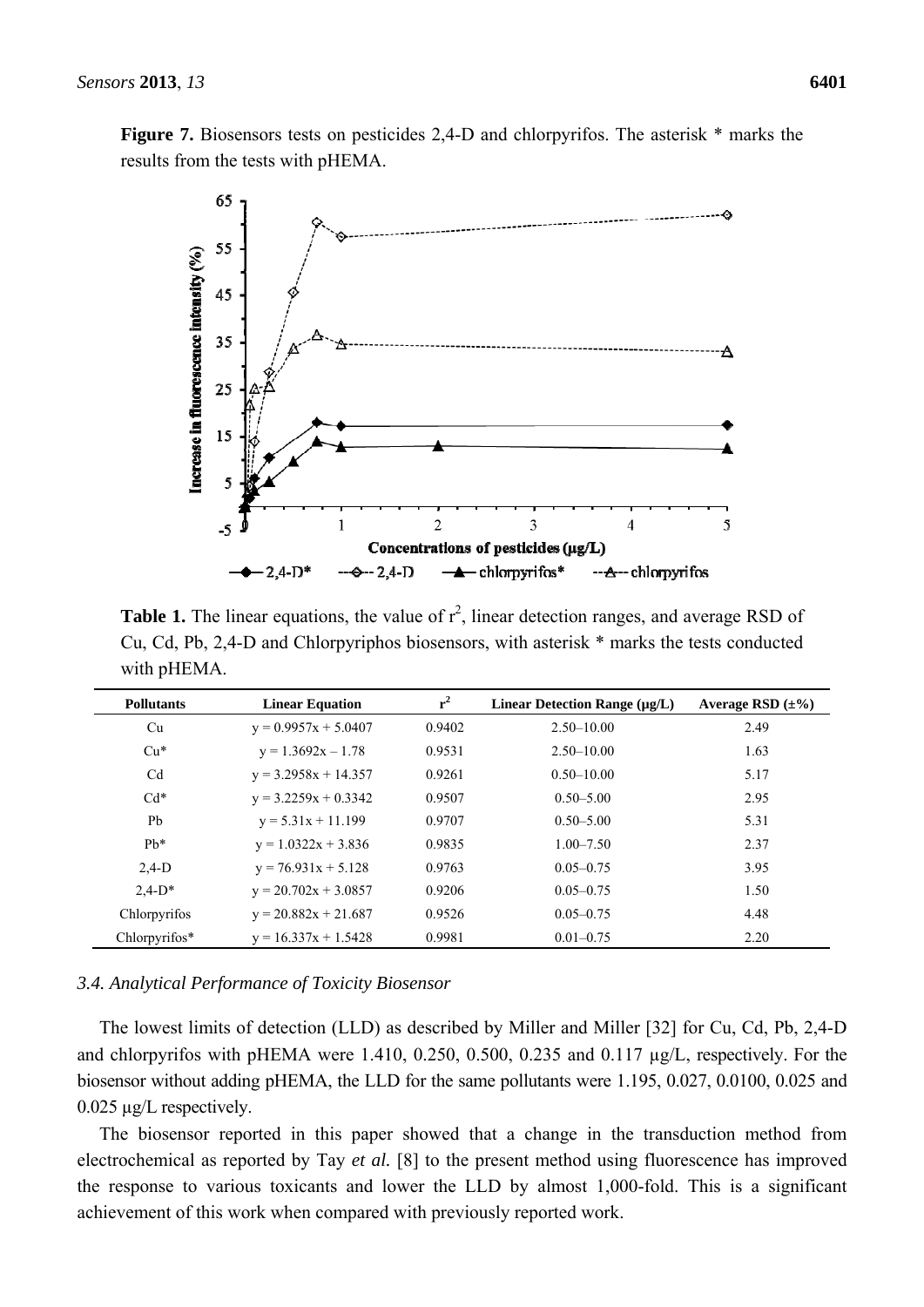Reproducibility of the biosensor can be calculated based on RSD [33], with a value of RSD within  $\pm 20\%$  indicating good reproducibility [34]. With pHEMA, the average RSDs of the biosensor (n = 3) for Cu, Pb, Cd, 2,4-D and chlorpyriphos were  $\pm 1.82\%$ ,  $\pm 1.35\%$ ,  $\pm 2.13\%$ ,  $\pm 1.97\%$ ,  $\pm 1.68\%$ , respectively. The same tests without pHEMA produced RSDs of  $\pm 2.82\%$ ,  $\pm 4.80\%$ ,  $\pm 4.29\%$ ,  $\pm 3.23\%$ ,  $\pm 3.52\%$ , respectively. The as-constructed biosensor showed very good reproducibility, with the presence of pHEMA improving the reproducibility of the biosensor by 48%.

The storage stability of the biosensor is improved compared to those without pHEMA. This can be seen in Figure 8, where there is a sharp decrease in the response of the biosensor with storage time for cells immobilized without pHEMA. Gradual reduction of response over a 25 days' period was observed when pHEMA was used. This demonstrated the ability of the pHEMA to stabilize and maintain the cell activities. After 10 days of storage, the stability of the biosensor without pHEMA was reduced by 38.9%. The presence of pHEMA improved the stability by 11.6%. On day 25, the biosensor with pHEMA recorded fluorescence yield 5.2% better than the test without pHEMA. The decrease of fluorescence yield caused by prolonging storage was anticipated. Generally, the good correlation between storage period and fluorescence yield was indicated by the high value of  $r^2$  (>90%).

**Figure 8.** The effect of pHEMA on storability of biosensor, with the test on Cu 5 µg/L.



#### **4. Conclusions**

A whole cell biosensor has been developed with immobilization of cyanobacteria *A. torulosa* using pHEMA. Compared with the immobilization without pHEMA, the use of pHEMA in the biosensor was found to enhance the reproducibility, storage stability and produced better linear response correlations to the concentration of the pollutants. Although pHEMA increases the limits of detection of the biosensor, the lowest limits of detection in parts per billion still makes the biosensor with pHEMA a suitable and useful device for qualitative (especially for rapid screening) and quantitative determination of environmental pollutants such as heavy metals and pesticides. With these results, we would suggest that pHEMA is a good immobilizing polymer for filamentous cyanobacteria cells in biosensor applications.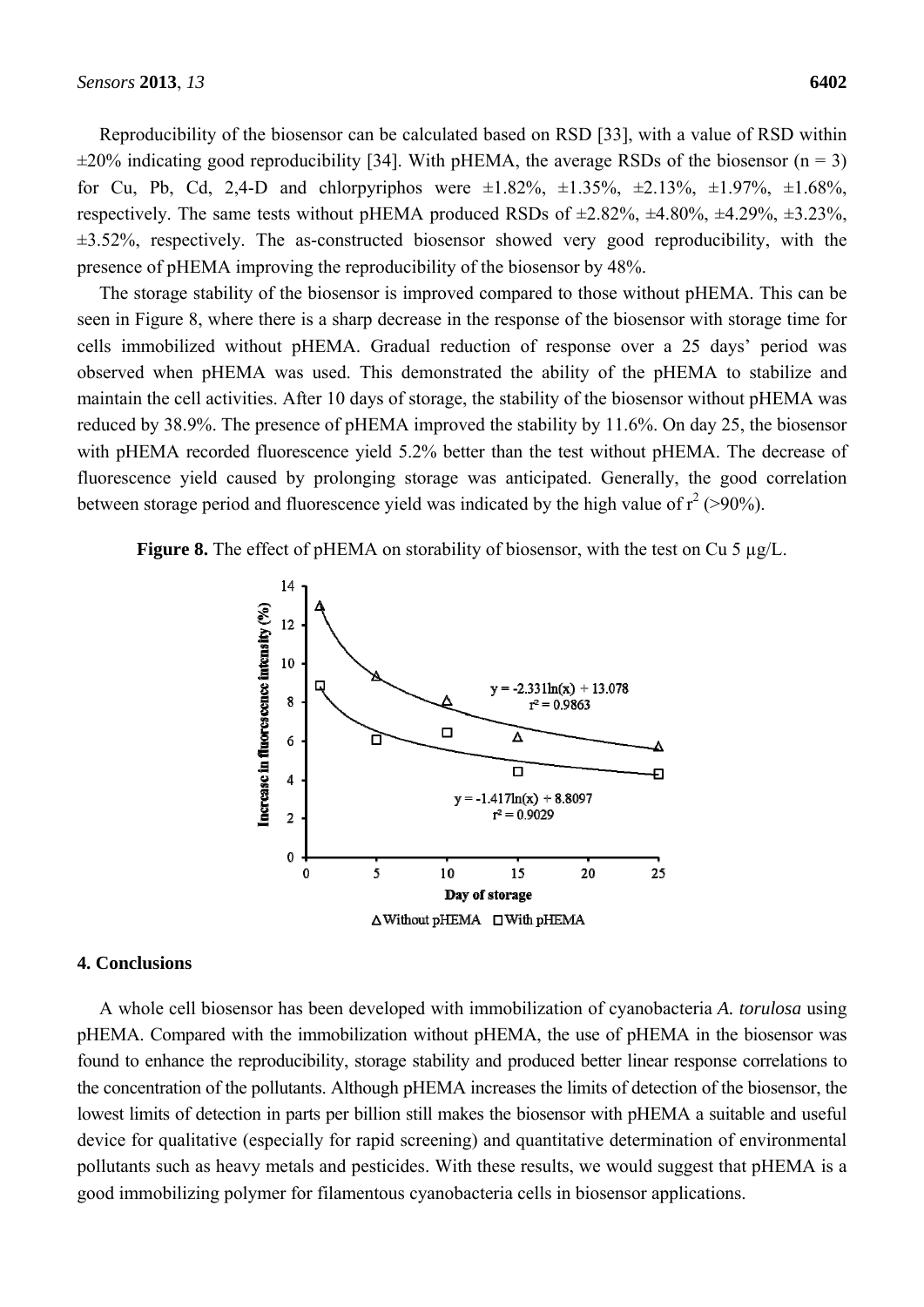# **Conflict of Interest**

The authors declare no conflict of interest.

# **References**

- 1. Duruibe, J.O.; Ogwuegbu, M.O.C.; Egwurugwu, J.N. Heavy metal pollution and human biotoxic effects. *Int. J. Phys. Sci.* **2007**, *2*, 112–118.
- 2. Lichtfouse, E.; Navarrete, M.; Debaeke, P.; Souchère, R.; Alberola, C.; Menassieu, J. Agronomy for sustainable agriculture: A review. *Agron. Sustain. Dev.* **2009**, *29*, 1–6.
- 3. Lichtfouse, E.; Schwarzbauer, J.; Robert, D. *Environmental Chemistry, Green Chemistry and Pollutants in Ecosystems*; Springer: Berlin, Germany, 2005.
- 4. Hogendoorn, E.; van Zoonen, P. Recent and future developments of liquid chromatography in pesticide trace analysis. *J. Chromatogr. A* **2000**, *892*, 435–453.
- 5. Rogers, K.R. Biosensor for environmental applications. *Biosens. Bioelectron.* **1995**, *10*, 533–541.
- 6. Van der Hoff, R.G.; van Zoonen, P. Trace analysis of pesticides by gas chromatography*. J. Chromatogr. A* **1999**, *843*, 301–322.
- 7. Védrine, C.; Leclerc, J.C.; Durrieu, C.; Tran-Minh, C. Optical whole-cell biosensor using *Chlorella vulgaris* designed for monitoring herbicides. *Biosens. Bioelectron.* **2003**, *18*, 457–463.
- 8. Tay, C.C.; Salmijah, S.; Lee, Y.H. A copper toxicity biosensor using immobilized cyanobacteria. *Anabaena torulosa*. *Sens. Lett.* **2005**, *3*, 49–54.
- 9. Frense, D.; Müller, A.; Beckmann, D. Detection of environmental pollutants using optical biosensor with immobilized algae cells. *Sens. Actuators B Chem*. **1998**, *51*, 256–260.
- 10. Maly, J.; Masojidek, J.; Masci, A.; Ilie, M.; Cianci, E.; Foglietti, V.; Vastarella, W.; Pilloton, R. Direct mediatorless electron transport between the monolayer of photosystem II and poly(mercapto-p-benzoquinone) modified gold electrode-new design of biosensor for herbicide detection. *Biosens. Bioelectron*. **2005**, *21*, 923–932.
- 11. Wang, H.; Wang, X.J.; Zhao, J.F.; Chen, L. Toxicity assessment of heavy metals and organic compounds using CellSense biosensor with *E. coli*. *Chin. Chem. Lett.* **2008**, *19*, 211–214.
- 12. D' Souza, S.F. Review microbial biosensors. *Biosens. Bioelectron.* **2001**, *16*, 337–353.
- 13. Trevan, M.D.; Mak, L. Immobilized algae and their potential for use as biocatalysts. *Trends Biotechnol.* **1988**, *6*, 68–73.
- 14. Sanders, C.A.; Rodriguez, M. Jr.; Greenbaum, E. Strand-off tissue based biosensors for the detection of chemical warfare agents using photosynthetic fluorescence induction. *Biosens. Bioelectron.* **2001**, *16*, 439–446.
- 15. Philp, J.C.; Balmand, S.; Hajto, E.; Bailey, M.J.; Wiles, S.; Whitley, A.S.; Lelley, A.K.; Hajto, J.; Dunbar, S.A. Whole cell immobilized biosensors for toxicity assessment of a wastewater treatment plant treating phenolic-containing waste. *Analy. Chim. Acta* **2003**, *487*, 61–74.
- 16. Wong, L.S.; Salmijah, S.; Lee, Y.H. Toxicity biosensor for the evaluation of cadmium toxicity based on photosynthetic behavior of cyanobacteria Anabaena torulosa. *Asian J. Biochem*. **2008**, *3*, 162–168.
- 17. Brickerstaff, G.F. *Immobilization of Enzymes and Cells*; Humane Press: London, UK, 1997.